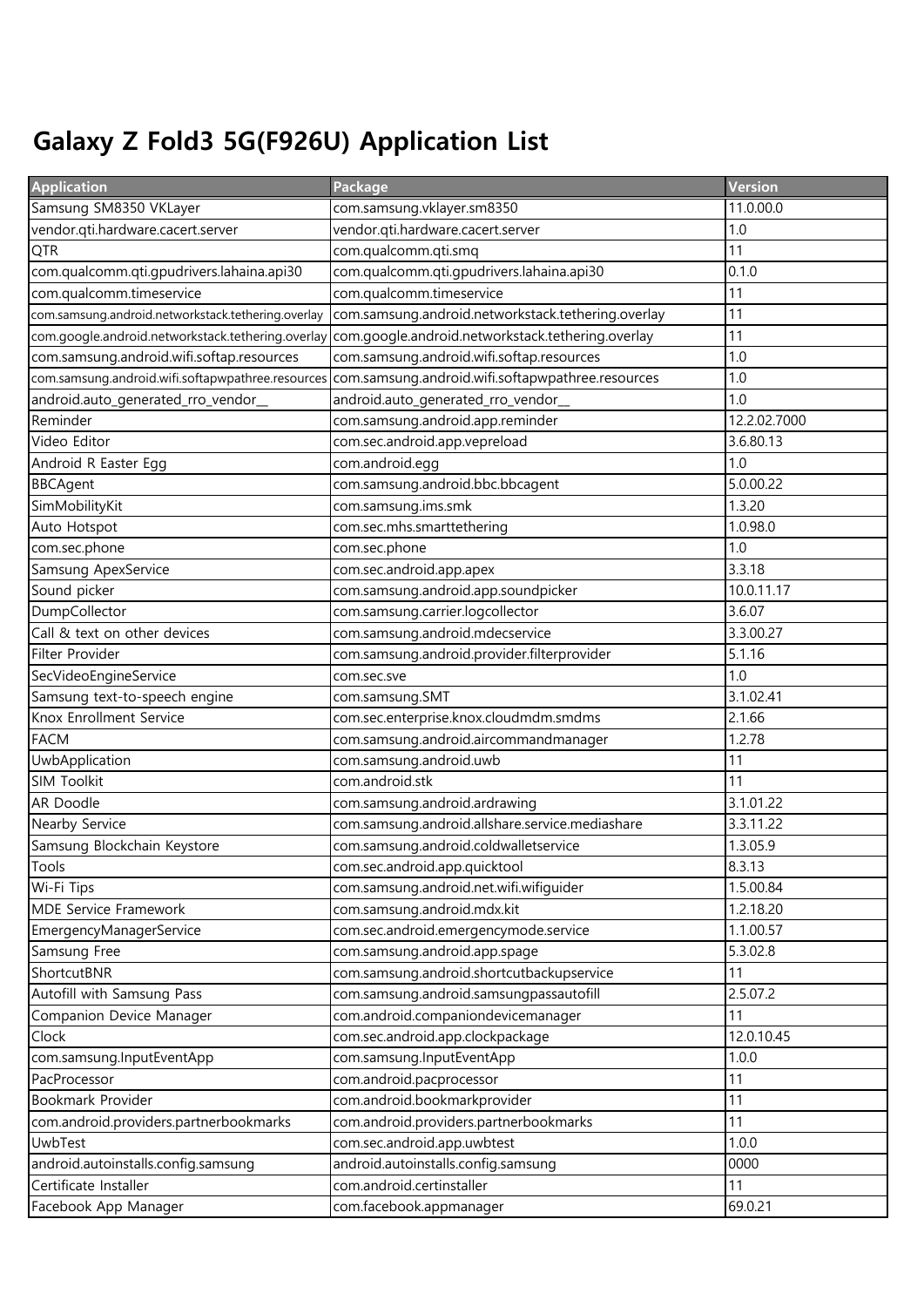| <b>NFC</b>                                  | com.android.nfc                                  | 11                  |
|---------------------------------------------|--------------------------------------------------|---------------------|
| Hiya Service                                | com.hiya.star                                    | 2.13.2-samsung-1167 |
| Perso                                       | com.sec.android.app.personalization              | 11                  |
| AR Zone                                     | com.samsung.android.arzone                       | 1.5.00.39           |
| <b>IMS Settings</b>                         | com.samsung.advp.imssettings                     | 1.0                 |
| ChromeCustomizations                        | com.sec.android.app.chromecustomizations         | 3.0.28              |
| <b>Assisted Dialing</b>                     | com.sec.providers.assisteddialing                | 11                  |
| Clipboard edge                              | com.samsung.android.app.clipboardedge            | 3.2.04              |
| com.samsung.android.container               | com.samsung.android.container                    | 11                  |
| Motion photo Viewer                         | com.samsung.android.motionphoto.viewer           | 1.0.46              |
| Samsung Editing Assets                      | com.sec.android.app.ve.vebgm                     | 2.1.80.5            |
| TetheringAutomation                         | com.sec.automation                               | 2.0.1               |
| Live Message                                | com.samsung.android.service.livedrawing          | 3.3.26              |
| Private Share                               | com.samsung.android.privateshare                 | 1.1.00.31           |
| Cameralyzer                                 | com.sec.factory.cameralyzer                      | 3.4.21.6300         |
| MDMApp                                      | com.samsung.android.mdm                          | 1.0                 |
| Dictionary                                  | com.diotek.sec.lookup.dictionary                 | 3.002.015           |
| Weather                                     | com.sec.android.daemonapp                        | 1.6.32.42           |
| Foundation                                  | com.monotype.android.font.foundation             | 2.3.04.0            |
| com.samsung.android.wifi.resources          | com.samsung.android.wifi.resources               | 1.0                 |
| Favourite Contacts                          | com.sec.android.widgetapp.easymodecontactswidget | 12.5.14             |
| <b>Subscription Calendars</b>               | com.samsung.android.opencalendar                 | 12.1.02.4           |
| Samsung Notes                               | com.samsung.android.app.notes                    | 4.3.00.60           |
| Enterprise Sim Pin Service                  | com.sec.enterprise.mdm.services.simpin           | 11                  |
| Print Service Recommendation Service        | com.google.android.printservice.recommendation   | 1.3.0               |
| com.samsung.android.brightnessbackupservice | com.samsung.android.brightnessbackupservice      | 11                  |
| Samsung capture                             | com.samsung.android.app.smartcapture             | 4.7.17              |
| <b>HTML Viewer</b>                          | com.android.htmlviewer                           | 3.0.04              |
| AppLinker                                   | com.sec.android.app.applinker                    | 2.1.17              |
| SetupWizardLegalProvider                    | com.sec.android.app.setupwizardlegalprovider     | 2.0.15.0            |
| Android Shared Library                      | com.google.android.ext.shared                    |                     |
| ₩"Bixby₩" voice wake-up                     | com.samsung.android.bixby.wakeup                 | 2.1.30.28           |
| Safety Information                          | com.samsung.safetyinformation                    | 3.0.34.0            |
| Samsung Notes Add-ons                       | com.samsung.android.app.notes.addons             | 2.1.00.6            |
| com.samsung.ucs.agent.ese                   | com.samsung.ucs.agent.ese                        | 11                  |
| EmergencyProvider                           | com.sec.android.provider.emergencymode           | 1.1.00.6            |
| Software update UI                          | com.samsung.sdm.sdmviewer                        | 3.0                 |
| System Tracing                              | com.android.traceur                              | 1.0                 |
| Wi-Fi Calling                               | com.sec.unifiedwfc                               | 6.5.05.89           |
| Link Sharing                                | com.samsung.android.app.simplesharing            | 12.2.00.6           |
| Glance                                      | com.samsung.android.service.pentastic            | 1.0.11              |
| BluetoothTest                               | com.sec.android.app.bluetoothtest                | 11                  |
| Wi-Fi Direct                                | com.samsung.android.allshare.service.fileshare   | 3.4.11.22           |
| com.google.android.captiveportallogin       | com.google.android.captiveportallogin            |                     |
| CaptivePortalLogin                          | com.google.android.captiveportallogin            | aml_cap_302000201   |
| com.google.android.captiveportallogin       | com.google.android.captiveportallogin            |                     |
| com.google.android.captiveportallogin       | com.google.android.captiveportallogin            |                     |
| com.google.android.captiveportallogin       | com.google.android.captiveportallogin            |                     |
| com.google.android.captiveportallogin       | com.google.android.captiveportallogin            |                     |
| com.google.android.captiveportallogin       | com.google.android.captiveportallogin            |                     |
| com.google.android.captiveportallogin       | com.google.android.captiveportallogin            |                     |
| Key Chain                                   | com.android.keychain                             | 11                  |
| Photo Screensavers                          | com.android.dreams.phototable                    | 11                  |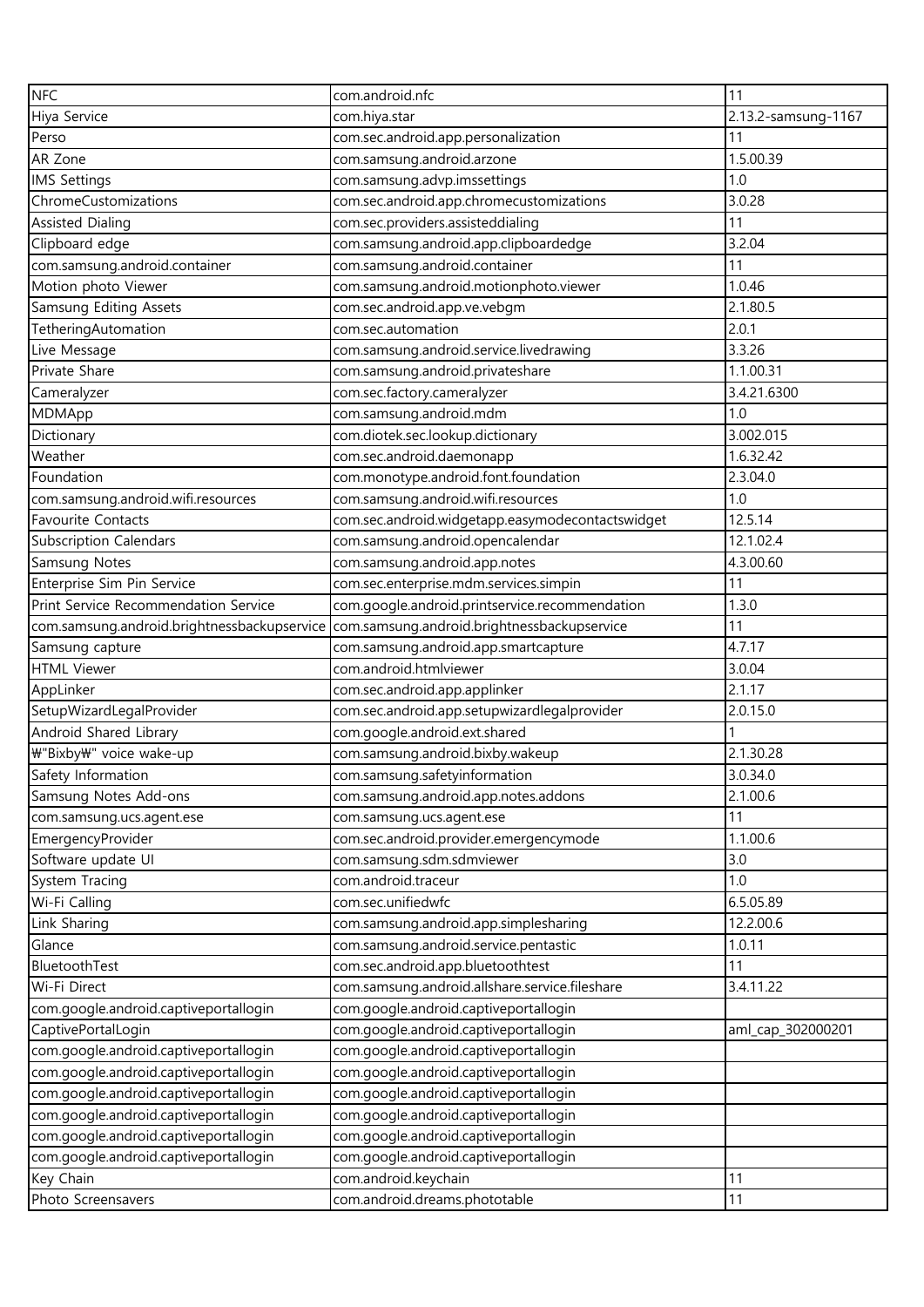| SecureElementApplication              | com.android.se                                              | 11                  |
|---------------------------------------|-------------------------------------------------------------|---------------------|
| com.sec.enterprise.knox.attestation   | com.sec.enterprise.knox.attestation                         | 1.0.3               |
| Google One                            | com.google.android.apps.subscriptions.red                   | 1.54.285215801      |
| Video Trimmer                         | com.samsung.app.newtrim                                     | 3.0.25.1            |
| <b>Basic Daydreams</b>                | com.android.dreams.basic                                    | 11                  |
| <b>SCPM Client</b>                    | com.samsung.android.sm.policy                               | 3.2.16              |
| slocation                             | com.samsung.android.location                                | 1.5.82.102          |
| Bluetooth                             | com.android.bluetooth                                       | 11                  |
| Sticker Center                        | com.samsung.android.stickercenter                           | 2.1.00.8            |
| Print Spooler                         | com.android.printspooler                                    | 11                  |
| Bluetooth MIDI Service                | com.android.bluetoothmidiservice                            | R-initial           |
| <b>USBSettings</b>                    | com.sec.usbsettings                                         | 1.0                 |
| Samsung Internet                      | com.sec.android.app.sbrowser                                | 14.2.3.14           |
| Calendar                              | com.samsung.android.calendar                                | 12.2.04.8000        |
| EasyOneHand                           | com.sec.android.easyonehand                                 | 5.0                 |
| Live Transcribe & Sound Notifications | com.google.audio.hearing.visualization.accessibility.scribe | 4.3.366152410       |
| <b>Bixby Vision</b>                   | com.samsung.android.visionintelligence                      | 3.7.35.20           |
| Samsung Keyboard                      | com.samsung.android.honeyboard                              | 5.3.00.66           |
| Software update                       | com.samsung.sdm                                             | 3.0                 |
| <b>DRParser Mode</b>                  | com.sec.android.app.parser                                  | 12.0.00.4           |
| com.sec.bcservice                     | com.sec.bcservice                                           | 2.0                 |
| Video call effects                    | com.samsung.android.vtcamerasettings                        | 1.2.04.19           |
| Quick Share                           | com.samsung.android.aware.service                           | 3.5.11.22           |
| Launcher                              | com.sec.android.emergencylauncher                           | 1.1.00.36           |
| CarrierDefaultApp                     | com.android.carrierdefaultapp                               | 11                  |
| Service provider location             | com.sec.location.nfwlocationprivacy                         | 1.0.10              |
| SecurityLogAgent                      | com.samsung.android.securitylogagent                        | 10.1.00.1           |
| com.android.wallpaperbackup           | com.android.wallpaperbackup                                 | 11                  |
| <b>Dsms</b>                           | com.samsung.android.dsms                                    | 2.0.08              |
| FactoryCamera                         | com.sec.factory.camera                                      | 3.4.89              |
| SilentLogging                         | com.sec.modem.settings                                      | 1.0.1               |
| Automation Test                       | com.sec.android.app.DataCreate                              | 1.1                 |
| Dual Messenger                        | com.samsung.android.da.daagent                              | 3.1.00.0            |
| Create movie                          | com.samsung.app.highlightplayer                             | 3.6.80.13           |
| Smart Switch Agent                    | com.sec.android.easyMover.Agent                             | 1.7.00.40           |
| Samsung Kids Installer                | com.samsung.android.kidsinstaller                           | 10.3.05.2           |
| com.google.ar.core                    | com.google.ar.core                                          | $\Omega$            |
| SamsungOne                            | com.monotype.android.font.samsungone                        | 1.1.02.0            |
| Sim App Dialog                        | com.android.simappdialog                                    | 11                  |
| Keyboard Content Center               | com.samsung.android.icecone                                 | 1.4.00.51           |
| System Helper Service                 | com.qualcomm.qti.services.systemhelper                      | 1.0                 |
| Smart View                            | com.samsung.android.smartmirroring                          | 8.2.14.14           |
| Wearable Manager Installer            | com.samsung.android.app.watchmanagerstub                    | 2.1.01.21004        |
| WlanTest                              | com.sec.android.app.wlantest                                | 1.1.0               |
| Mobile Device Information Provider    | com.amazon.appmanager                                       | 1.0.200309.0_140810 |
| HandwritingService                    | com.samsung.android.sdk.handwriting                         | 2.4.02.1            |
| AASAservice                           | com.samsung.aasaservice                                     | 15                  |
| com.qualcomm.atfwd                    | com.qualcomm.atfwd                                          | 11                  |
| Secure UI Service                     | com.qualcomm.qti.services.secureui                          | 1.0                 |
| QDCM-FF                               | com.qti.snapdragon.qdcm_ff                                  | 1.0                 |
| System UI                             | com.android.systemui                                        | 11                  |
| com.android.carrierconfig             | com.android.carrierconfig                                   | 1.0.0               |
| Android Setup                         | com.google.android.setupwizard                              | 230.367616364       |
|                                       |                                                             |                     |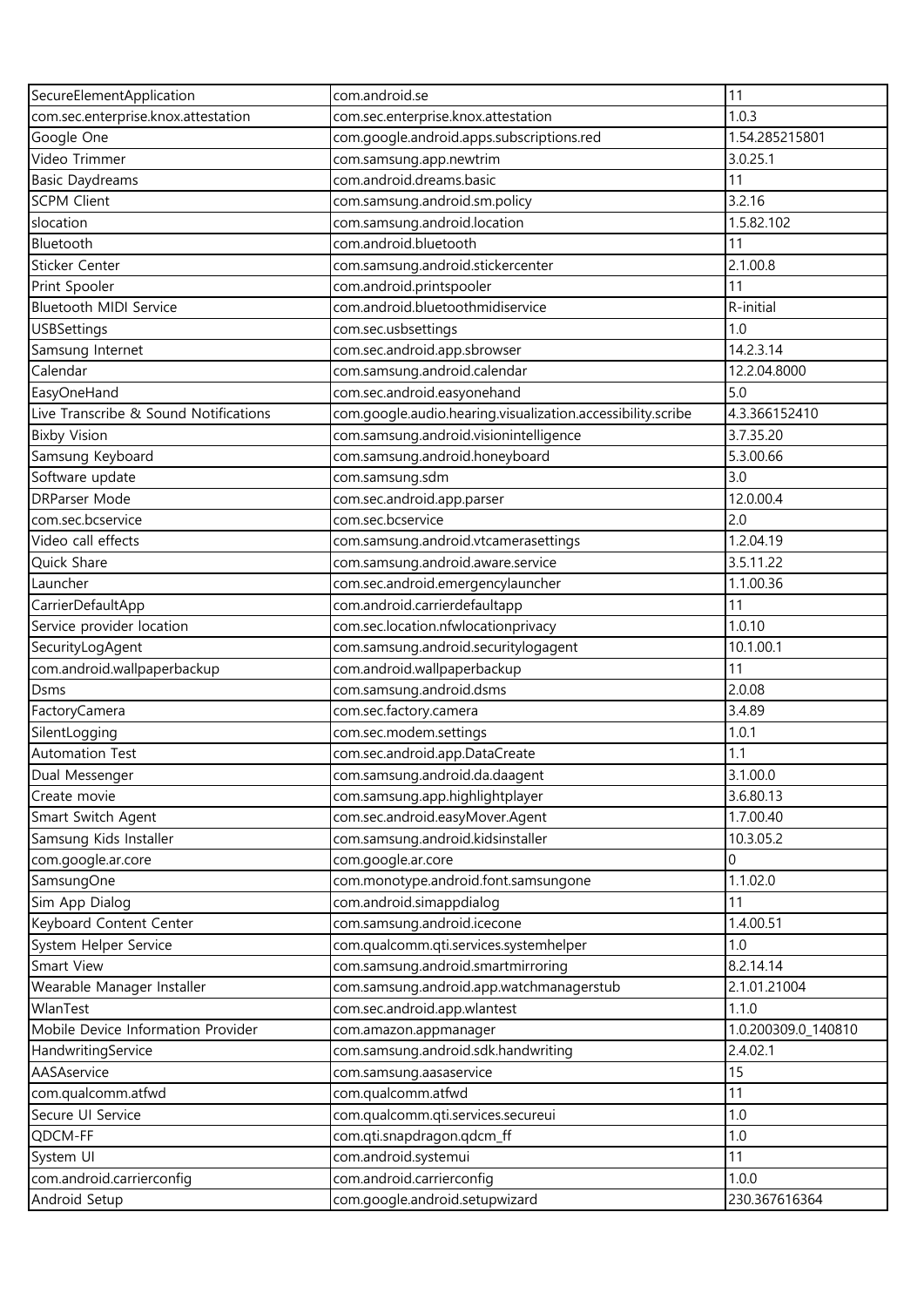| com.android.wallpapercropper   | com.android.wallpapercropper               | 11                                    |
|--------------------------------|--------------------------------------------|---------------------------------------|
| Emergency information          | com.android.emergency                      | 11                                    |
| Google One Time Init           | com.google.android.onetimeinitializer      | 11-6684105                            |
| Google Services Framework      | com.google.android.gsf                     | 11-6684105                            |
| Market Feedback Agent          | com.google.android.feedback                | 11-6684105                            |
| Storage Manager                | com.android.storagemanager                 | 11                                    |
| AT&T TV                        | com.att.tv                                 | 1.0                                   |
| AT&T Cloud                     | com.att.personalcloud                      | 21.2.37                               |
| QoSIndicator                   | com.samsung.gosindicator                   | 1.1.08                                |
| myAT&T                         | com.att.myWireless                         | 1.0                                   |
| AT&T Smart Wi-Fi               | com.att.android.attsmartwifi               | 3.0                                   |
| Device Help                    | com.att.dh                                 | 3.76.0-ATT - Device Help - Play Store |
| Mobile Network Diagnostics     | com.att.iqi                                | 21.1-22-gddd7821468                   |
| AT&T Mobile Security           | com.att.mobilesecurity                     | 5.6-7da00af                           |
| Call Protect                   | com.att.callprotect                        | 3.10.2-2135                           |
| Mobile Services Manager        | com.dti.att                                | 7.1.214-5407                          |
| <b>ATT Security Services</b>   | com.att.csoiam.mobilekey                   | 1.0.6                                 |
| Setup & Transfer               | com.synchronoss.dcs.att.r2q                | 3.1.0.390-release                     |
| AT&T Remote Support            | net.aetherpal.device                       | 2.04.1103.283                         |
| Entertainment Widget           | com.sec.android.app.ewidgetatt             | 1.0.47                                |
| Mobile Network Diagnostics     | com.att.iqi                                | 21.1-22-gddd7821468                   |
| Spectrum Connectivity Services | com.spectrum.cm.headless                   | 3.13.2 (2.2 4.0.0) REL                |
| Hux Extension                  | com.samsung.huxextension                   | 11.0.17                               |
| Message+                       | com.verizon.messaging.vzmsgs               | 7.3.1                                 |
| Call Filter                    | com.vzw.ecid                               | 3.8.0                                 |
| Retail Demo Mode               | com.customermobile.preload.vzw             | Retail Demo Mode                      |
| VzwApiService                  | com.samsung.vzwapiservice                  | 1.0                                   |
| One Talk Dialer                | com.verizon.onetalk.dialer                 | 1.0.23                                |
| <b>Unified Settings</b>        | com.samsung.unifiedsettingservice          | 5.0.0                                 |
| LLKAgent                       | com.verizon.llkagent                       | 3.0.06                                |
| Digital Secure                 | com.securityandprivacy.android.verizon.vms | 1.0.8                                 |
| Verizon App Manager            | com.LogiaGroup.LogiaDeck                   | 7.1.214-5412                          |
| SAE                            | com.sec.sprextension                       | 1.5.5                                 |
| MCM Client                     | com.sprint.w.installer                     | 6.0.32-Release                        |
| Mobile Installer               | com.sprint.ce.updater                      | 10.7.00                               |
| Carrier Hub                    | com.sprint.ms.smf.services                 | 5.10.5                                |
| Carrier Device Manager         | com.sprint.ms.cdm                          | 1.7.8                                 |
| metroZONE                      | com.metropcs.metrozone                     | 72.0.50                               |
| MyMetro                        | com.nuance.nmc.sihome.metropcs             | myMetro_560022                        |
| T-Mobile Diagnostics           | com.tmobile.echolocate                     | 7.4.7                                 |
| T-Mobile                       | com.tmobile.pr.mytmobile                   | 7.31.1.21020210                       |
| Facebook                       | com.facebook.katana                        | stub (69.0.21)                        |
| com.vzw.apnlib                 | com.vzw.apnlib                             | 13.6                                  |
| Android System                 | android                                    | 11                                    |
| AlwaysOnDisplay                | com.samsung.android.app.aodservice         | 6.3.77                                |
| AR Emoji                       | com.samsung.android.aremoji                | 5.5.00.24                             |
| AR Emoji Editor                | com.samsung.android.aremojieditor          | 4.4.04.4                              |
| Accessibility                  | com.samsung.accessibility                  | 12.5.00.4                             |
| T-Mobile                       | com.tmobile.pr.adapt                       | 3.37.0                                |
| Air command                    | com.samsung.android.service.aircommand     | 5.8.01.22                             |
| Magnify                        | com.samsung.android.app.readingglass       | 1.3.29                                |
| Apps                           | com.samsung.android.app.appsedge           | 7.2.37.0                              |
| Authentication Framework       | com.samsung.android.authfw                 | 2.6.03.2                              |
|                                |                                            |                                       |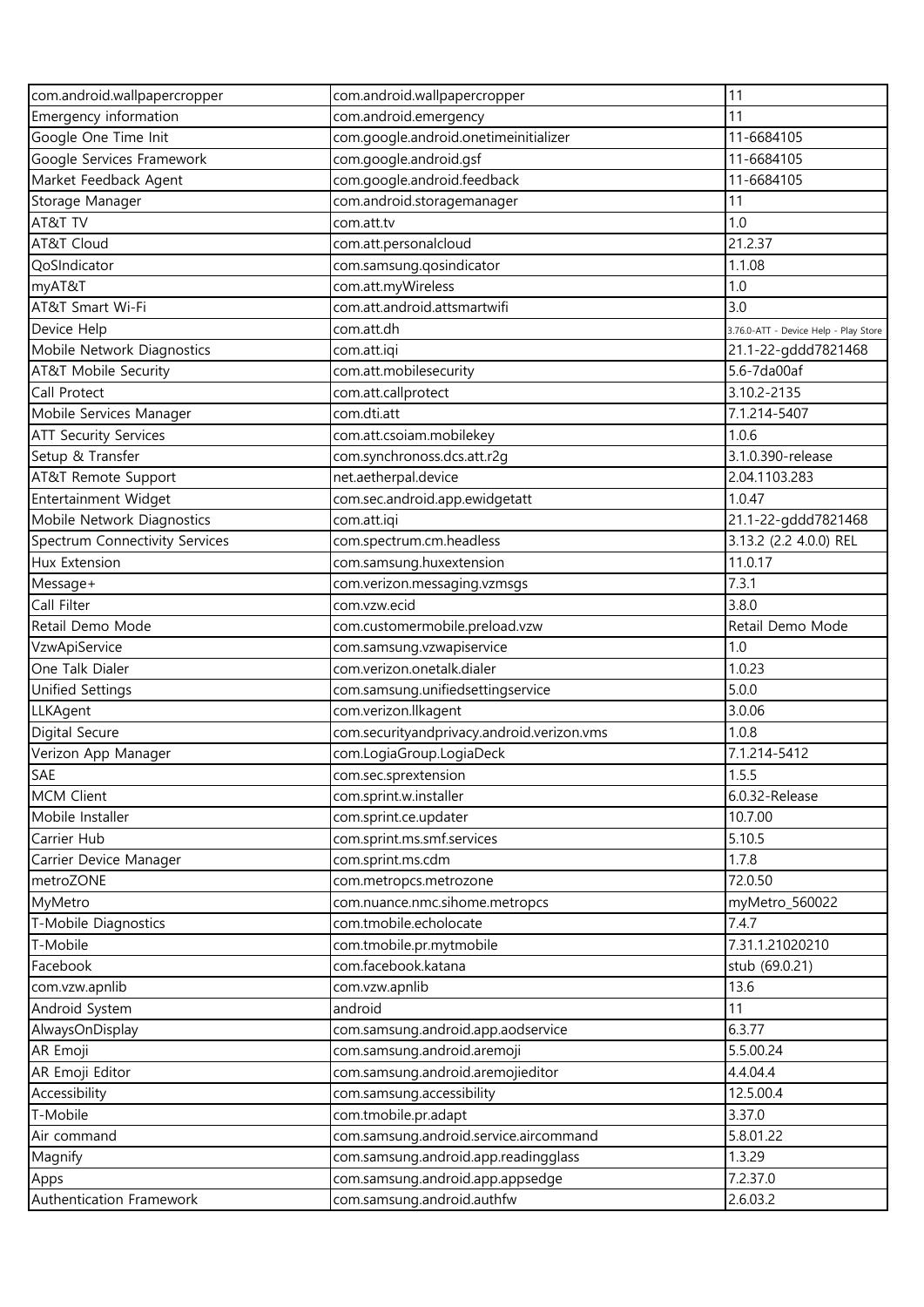| AutoDoodle                                 | com.sec.android.autodoodle.service         | 2.9.21.26         |
|--------------------------------------------|--------------------------------------------|-------------------|
| AR Emoji Stickers                          | com.sec.android.mimage.avatarstickers      | 3.0.06.56         |
| com.android.backupconfirm                  | com.android.backupconfirm                  | 11                |
| BadgeProvider                              | com.sec.android.provider.badge             | 2.1.00.9          |
| SmartThings                                | com.samsung.android.beaconmanager          | 10.2.00.6         |
| com.samsung.android.biometrics.app.setting | com.samsung.android.biometrics.app.setting | 1.0.0             |
| <b>Bixby Voice</b>                         | com.samsung.android.bixby.agent            | 3.1.20.2          |
| <b>Bixby Voice Stub</b>                    | com.samsung.android.bixby.agent.dummy      | 1.0.03.0          |
| <b>Bixby Dictation</b>                     | com.samsung.android.bixby.service          | 3.0.03.8          |
| <b>BixbyVision Framework</b>               | com.samsung.android.bixbyvision.framework  | 3.8.53.1          |
| <b>Blocked Numbers Storage</b>             | com.android.providers.blockednumber        | 11                |
| Eye comfort shield                         | com.samsung.android.bluelightfilter        | 4.0.0             |
| Default Print Service                      | com.android.bips                           | 11                |
| CIDManager                                 | com.samsung.android.cidmanager             | 11                |
| <b>CMFA Framework</b>                      | com.samsung.android.cmfa.framework         | 1.0.00.21         |
| CMHProvider                                | com.samsung.cmh                            | 6.5.22            |
| <b>CSC</b>                                 | com.samsung.sec.android.application.csc    | 1.0.1.0           |
| CallBGProvider                             | com.samsung.android.callbgprovider         | 12.1.00.32        |
| CallContentProvider                        | com.samsung.android.incall.contentprovider | 12.0.00.6         |
| Call Log Backup/Restore                    | com.android.calllogbackup                  | 11                |
| CDFS MODE Launcher                         | com.sec.android.Cdfs                       | 5.0.01            |
| ClipboardSaveService                       | com.samsung.clipboardsaveservice           | 2.0               |
| Edge panels                                | com.samsung.android.app.cocktailbarservice | 7.2.33.0          |
| Work profile                               | com.samsung.android.knox.containeragent    | 2.7.05001015      |
| ControlPanel                               | com.samsung.controlpanel                   | 12.5.00.34        |
| D-MAT                                      | com.verizon.obdm                           | 2.0.0             |
| DeX for PC                                 | com.sec.android.app.dexonpc                | 2.0.01.2          |
| Samsung DeX                                | com.sec.android.desktopmode.uiservice      | 4.0.03.10         |
|                                            |                                            | 11                |
| DeviceKeystring                            | com.sec.android.app.factorykeystring       |                   |
| <b>DQA</b>                                 | com.samsung.android.dqagent                | 2.0.19            |
| <b>DeviceTest</b>                          | com.sec.factory                            | 11                |
| DiagMonAgent                               | com.sec.android.diagmonagent               | 7.1.32            |
| Digital Wellbeing                          | com.samsung.android.forest                 | 2.5.01.11         |
| com.google.android.documentsui             | com.google.android.documentsui             |                   |
| com.google.android.documentsui             | com.google.android.documentsui             |                   |
| com.google.android.documentsui             | com.google.android.documentsui             |                   |
| com.google.android.documentsui             | com.google.android.documentsui             |                   |
| com.google.android.documentsui             | com.google.android.documentsui             |                   |
| Files                                      | com.google.android.documentsui             | aml_doc_302000000 |
| com.google.android.documentsui             | com.google.android.documentsui             |                   |
| com.google.android.documentsui             | com.google.android.documentsui             |                   |
| Downloads                                  | com.android.providers.downloads.ui         | 11                |
| Wallpapers                                 | com.samsung.android.app.dressroom          | 1.5.39            |
| Live focus                                 | com.samsung.android.app.dofviewer          | 6.0.81            |
| Wallpaper services                         | com.samsung.android.dynamiclock            | 3.3.02.31         |
| Dynamic System Updates                     | com.android.dynsystem                      | 11                |
| <b>TestWandFota</b>                        | com.samsung.android.app.earphonetypec      | 1.2.18            |
| Nearby device scanning                     | com.samsung.android.easysetup              | 11.1.02.3         |
| com.samsung.android.knox.attestation       | com.samsung.android.knox.attestation       | 1.2.00.26         |
| com.sec.epdg                               | com.sec.epdg                               | 11                |
| SamsungEuiccService                        | com.samsung.euicc                          | 30.1.1            |
| <b>External Storage</b>                    | com.android.externalstorage                | 11                |
| Facebook App Installer                     | com.facebook.system                        | 69.0.21           |
|                                            |                                            |                   |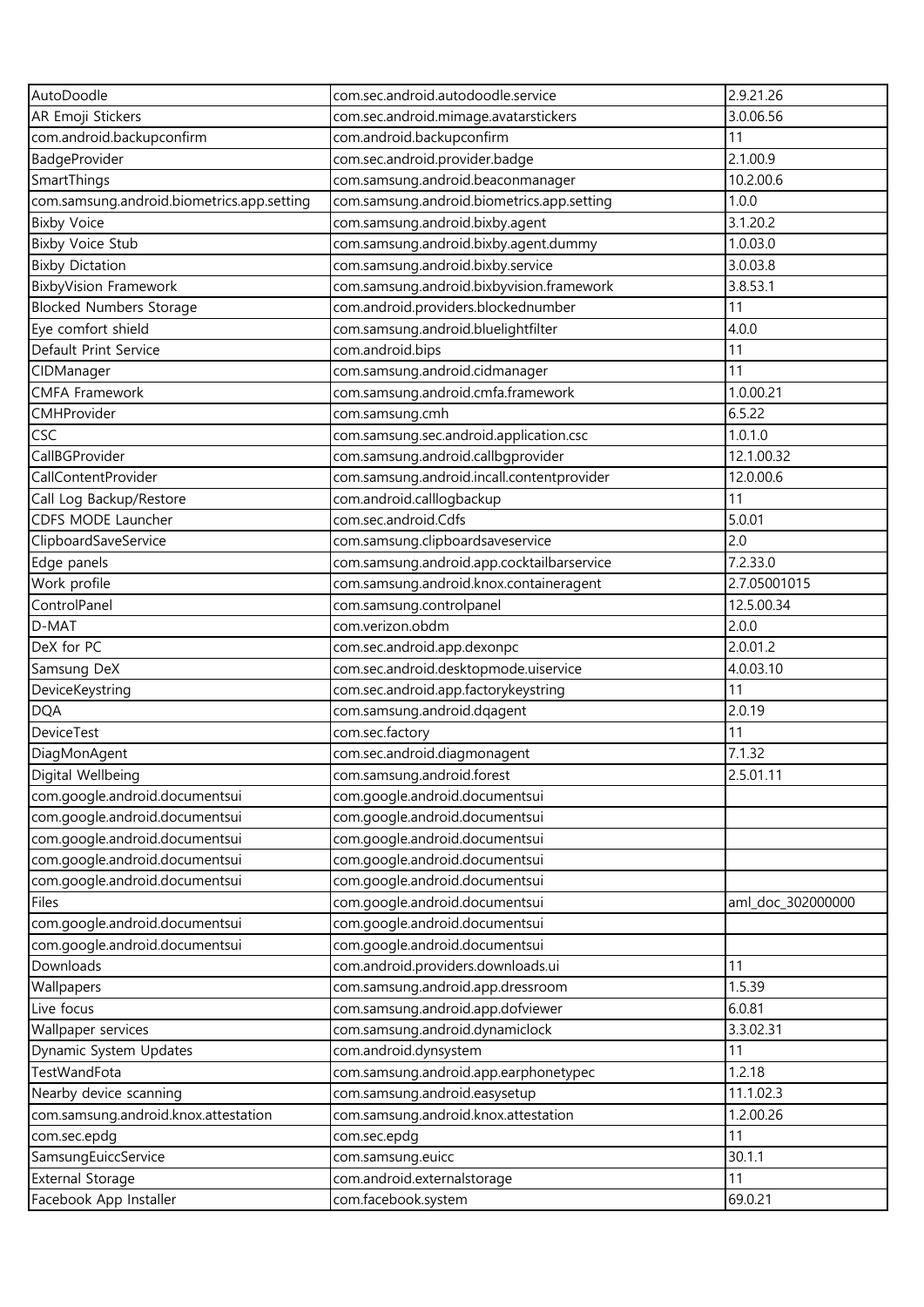| Facebook Services           | com.facebook.services                      | 69.0.21    |
|-----------------------------|--------------------------------------------|------------|
| FaceService                 | com.samsung.faceservice                    | 4.5.03     |
| Secure Wi-Fi                | com.samsung.android.fast                   | 6.8.02.3   |
| Finder                      | com.samsung.android.app.galaxyfinder       | 9.7.72.0   |
| Find My Mobile              | com.samsung.android.fmm                    | 7.2.14.18  |
| Software update             | com.wssyncmldm                             | 3.7.23     |
| <b>Fused Location</b>       | com.android.location.fused                 | 11         |
| Galaxy Store                | com.sec.android.app.samsungapps            | 4.5.28.2   |
| Samsung SM8350 GameDriver   | com.samsung.gamedriver.sm8350              | 11.0.00.0  |
| Game Launcher               | com.samsung.android.game.gamehome          | 5.0.04.2   |
| Game Optimizing Service     | com.samsung.android.game.gos               | 3.4.04.11  |
| Game Booster                | com.samsung.android.game.gametools         | 3.0.02.2   |
| Package installer           | com.google.android.packageinstaller        | 11-7276604 |
| GPUWatch                    | com.samsung.gpuwatchapp                    | 2.0.40     |
| Tags                        | com.samsung.android.service.tagservice     | 1.6.19.0   |
| HdmApp                      | com.samsung.android.hdmapp                 | 1.0.00.10  |
| Health Platform             | com.samsung.android.service.health         | 1.0.01.07  |
| Adapt Sound                 | com.sec.hearingadjust                      | 11.0.48    |
| <b>IOTHiddenMenu</b>        | com.sec.hiddenmenu                         | 11         |
| HwModuleTest                | com.sec.android.app.hwmoduletest           | 11         |
| IPService                   | com.samsung.ipservice                      | 4.5.12     |
| ImsLogger                   | com.sec.imslogger                          | 1.20200801 |
| Input Devices               | com.android.inputdevices                   | 11         |
| SmartFPSAdjuster            | com.sec.android.smartfpsadjuster           | 11         |
| Samsung Visit In            | com.samsung.android.ipsgeofence            | 4.1.02.122 |
| <b>KLMS Agent</b>           | com.samsung.klmsagent                      | 3.4.21115  |
| Work profile                | com.samsung.android.knox.containercore     | 1.0        |
| Samsung DeX Home            | com.sec.android.app.desktoplauncher        | 3.0.06.15  |
| <b>Device Services</b>      | com.samsung.android.kgclient               | 3.0.56     |
| Knox Key Chain              | com.samsung.knox.keychain                  | 11         |
| KnoxPushManager             | com.samsung.android.knox.pushmanager       | 1.1.00.39  |
| com.test.LTEfunctionality   | com.test.LTEfunctionality                  | 1.0        |
| Link to Windows Service     | com.samsung.android.mdx                    | 2.2.01.10  |
| DECO PIC                    | com.samsung.android.livestickers           | 2.5.00.20  |
| Live Wallpaper Picker       | com.android.wallpaper.livepicker           | 11         |
| com.android.localtransport  | com.android.localtransport                 | 11         |
| Locale Overlay Manager      | com.samsung.android.localeoverlaymanager   | 11         |
| Carrier Login Engine        | com.verizon.loginengine.unbranded          | 4.7.9.0    |
| <b>MCFDeviceContinuity</b>  | com.samsung.android.mcfds                  | 1.0.01.35  |
| Work Setup                  | com.android.managedprovisioning            | 11         |
| mlp                         | com.samsung.mlp                            | 5.2.02     |
| com.android.providers.media | com.android.providers.media                | 11         |
| MmsService                  | com.android.mms.service                    | 11         |
| MobileWips                  | com.samsung.android.server.wifi.mobilewips | 1.1.26.0   |
| Service mode RIL            | com.sec.android.RilServiceModeApp          | 11         |
| MTP application             | com.samsung.android.MtpApplication         | 1.0        |
| MTP Host                    | com.android.mtp                            | 11         |
| Separate app sound          | com.samsung.android.setting.multisound     | 3.0.00.16  |
| My Verizon                  | com.vzw.hss.myverizon                      | 15.8.0     |
| My Verizon Services         | com.verizon.mips.services                  | 1.0.149.0  |
| NSDSWebApp                  | com.sec.vsim.ericssonnsds.webapp           | 2.0.06.0   |
| Samsung Location SDK        | com.sec.location.nsflp2                    | 5.4.10     |
| NetworkDiagnostic           | com.samsung.android.networkdiagnostic      | 2.5.06.3   |
|                             |                                            |            |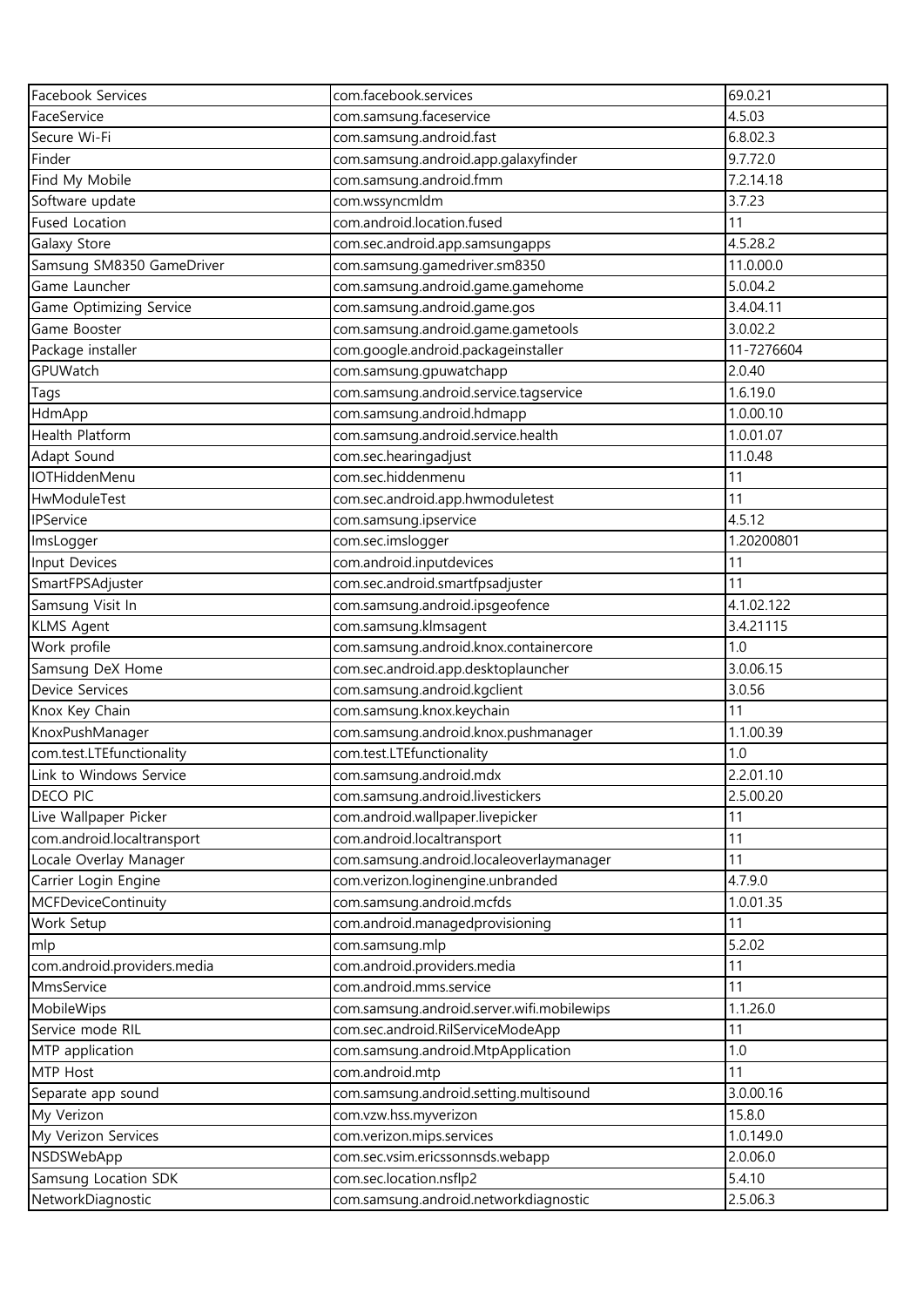| com.google.android.networkstack.permissionconfig | com.google.android.networkstack.permissionconfig |                   |
|--------------------------------------------------|--------------------------------------------------|-------------------|
| com.google.android.networkstack.permissionconfig | com.google.android.networkstack.permissionconfig |                   |
| com.google.android.networkstack.permissionconfig | com.google.android.networkstack.permissionconfig |                   |
| com.google.android.networkstack.permissionconfig | com.google.android.networkstack.permissionconfig | r_aml_301500700   |
| com.google.android.networkstack.permissionconfig | com.google.android.networkstack.permissionconfig |                   |
| com.google.android.networkstack.permissionconfig | com.google.android.networkstack.permissionconfig |                   |
| com.google.android.networkstack.permissionconfig | com.google.android.networkstack.permissionconfig |                   |
| com.google.android.networkstack.permissionconfig | com.google.android.networkstack.permissionconfig |                   |
| com.google.android.networkstack                  | com.google.android.networkstack                  |                   |
| com.google.android.networkstack                  | com.google.android.networkstack                  |                   |
| com.google.android.networkstack                  | com.google.android.networkstack                  |                   |
| com.google.android.networkstack                  | com.google.android.networkstack                  |                   |
| Network manager                                  | com.google.android.networkstack                  | aml_net_302000201 |
| com.google.android.networkstack                  | com.google.android.networkstack                  |                   |
| com.google.android.networkstack                  | com.google.android.networkstack                  |                   |
| com.google.android.networkstack                  | com.google.android.networkstack                  |                   |
| com.google.android.networkstack                  | com.google.android.networkstack                  |                   |
| com.verizon.obdm_permissions                     | com.verizon.obdm_permissions                     | 1.0.7             |
| Configuration update                             | com.samsung.android.app.omcagent                 | 5.3.65            |
| com.android.ons                                  | com.android.ons                                  | 11                |
| SamsungOdaService                                | com.samsung.oda.service                          | 1.6               |
| Configuration message                            | com.wsomacp                                      | 7.4.09            |
| OneDrive                                         | com.microsoft.skydrive                           | 6.20              |
| Samsung PaymentFramework                         | com.samsung.android.spayfw                       | 2.9.07            |
| People edge                                      | com.samsung.android.service.peoplestripe         | 12.7.00.6         |
| RilNotifier                                      | com.sec.app.RilErrorNotifier                     | 1.0.0             |
| Photo Editor                                     | com.sec.android.mimage.photoretouching           | 2.9.26.33         |
| Application installer                            | com.sec.android.preloadinstaller                 | 11                |
| ProxyHandler                                     | com.android.proxyhandler                         | 11                |
| Media and devices                                | com.samsung.android.mdx.quickboard               | 2.0.14.636        |
| <b>Bixby Routines</b>                            | com.samsung.android.app.routines                 | 3.1.20.17         |
| <b>Customization Service</b>                     | com.samsung.android.rubin.app                    | 2.9.02.2          |
| SCameraService                                   | com.samsung.android.camerasdkservice             | 1.1               |
| SCameraXService                                  | com.samsung.android.cameraxservice               | 1.1               |
| Configuration update                             | com.samsung.android.sdm.config                   | 3.0.12            |
| SEMFactoryApp                                    | com.sem.factoryapp                               | 1.0.00.41         |
| SKMSAgentService                                 | com.skms.android.agent                           | 1.0.40-54         |
| Software update                                  | com.sec.android.soagent                          | 6.0.12            |
| Samsung Push Service                             | com.sec.spp.push                                 | 3.3.06            |
| <b>SVC Agent</b>                                 | com.samsung.android.svcagent                     | 6.0.00.3          |
| Samsung voice input                              | com.samsung.android.svoiceime                    | 2.3.02.4          |
| Samsung account                                  | com.osp.app.signin                               | 12.5.00.10        |
| Samsung Checkout                                 | com.sec.android.app.billing                      | 5.0.44.0          |
| Calendar Storage                                 | com.android.providers.calendar                   | 12.1.00.5         |
| Camera                                           | com.sec.android.app.camera                       | 11.1.01.82        |
| Samsung Cloud                                    | com.samsung.android.scloud                       | 4.8.00.13         |
| Contacts                                         | com.samsung.android.app.contacts                 | 12.7.05.10        |
| Contacts Storage                                 | com.samsung.android.providers.contacts           | 12.7.32           |
| <b>Samsung Core Services</b>                     | com.samsung.android.scs                          | 1.2.00.22         |
| Samsung Device Health Manager Service            | com.sec.android.sdhms                            | 11                |
| Phone                                            | com.samsung.android.dialer                       | 12.7.05.10        |
| Group Sharing                                    | com.samsung.android.mobileservice                | 12.2.01.12        |
| Gallery                                          | com.sec.android.gallery3d                        | 12.1.08.0         |
|                                                  |                                                  |                   |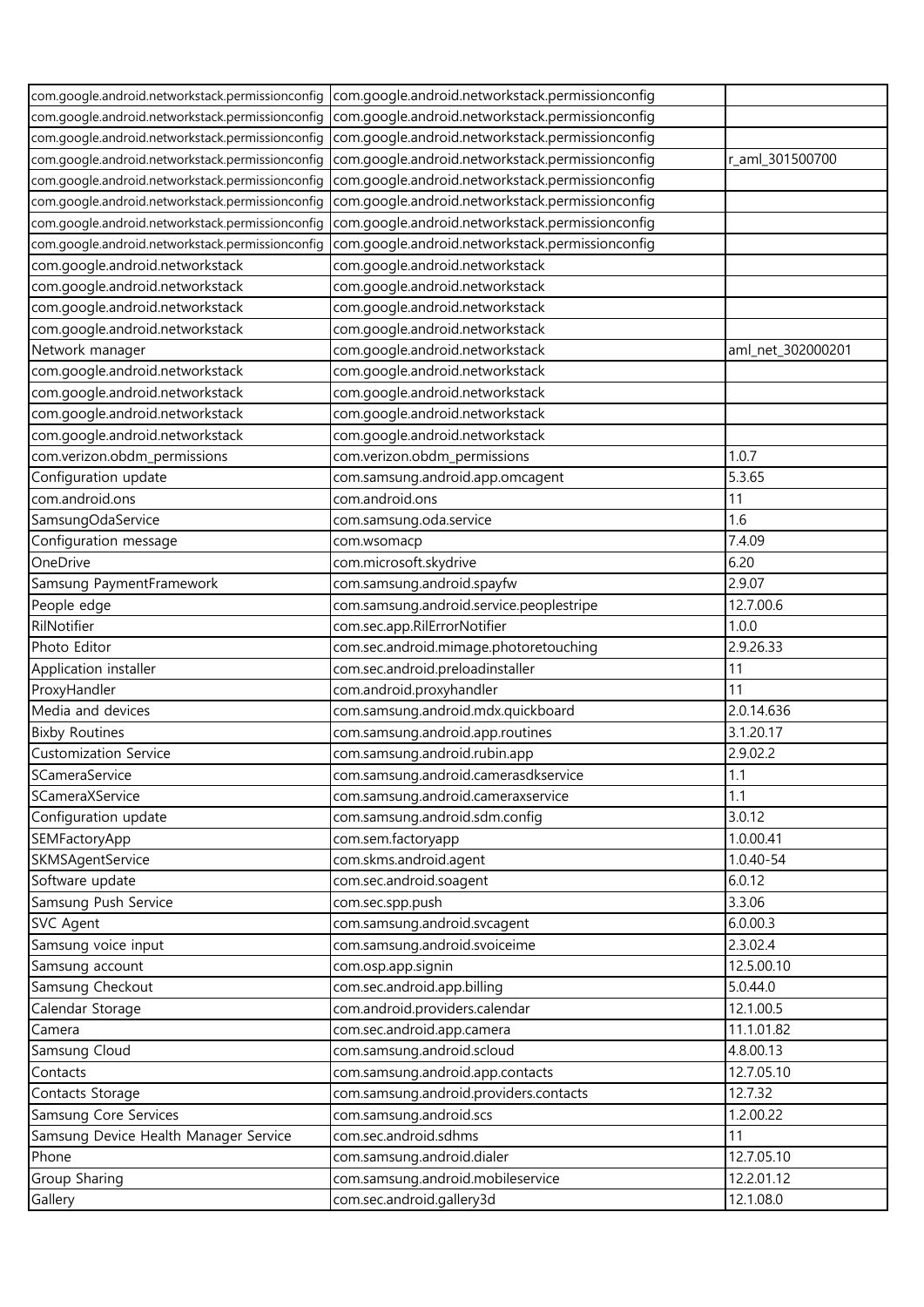| Call                                     | com.samsung.android.incallui                                | 12.1.05.72  |
|------------------------------------------|-------------------------------------------------------------|-------------|
| Magnifier                                | com.sec.android.app.magnifier                               | 11.0.92     |
| Messages                                 | com.samsung.android.messaging                               | 12.2.10.19  |
| Samsung Multi Connectivity               | com.samsung.android.mcfserver                               | 1.0.03.35   |
| Samsung Pass                             | com.samsung.android.samsungpass                             | 2.6.05.7    |
| SamsungPositioning                       | com.samsung.android.samsungpositioning                      | 3.1.03.0    |
| SamsungSmartSuggestions                  | com.samsung.android.smartsuggestions                        | 11          |
| Video Player                             | com.samsung.android.video                                   | 7.3.10.75   |
| Separated Apps                           | com.samsung.android.appseparation                           | 1.0.02.6    |
| Configuration update                     | com.samsung.android.providers.carrier                       | 1.0.33      |
| Download Manager                         | com.android.providers.downloads                             | 11          |
| Sec Media Storage                        | com.samsung.android.providers.media                         | 11          |
| My Files                                 | com.sec.android.app.myfiles                                 | 12.2.00.291 |
| Settings                                 | com.android.settings                                        | 11          |
| Settings Suggestions                     | com.android.settings.intelligence                           | 11          |
| Samsung SetupWizard                      | com.sec.android.app.SecSetupWizard                          | 3.2.30.1    |
| SecSoundPicker                           | com.samsung.android.secsoundpicker                          | 1.0.01.41   |
| Dialer Storage                           | com.android.providers.telephony                             | 11          |
| Secure Folder                            | com.samsung.knox.securefolder                               | 1.6.02.14   |
| Send SOS messages                        | com.sec.android.app.safetyassurance                         | 12.1.00.77  |
| SettingsBixby                            | com.samsung.android.app.settings.bixby                      | 3.1.13      |
| Settings Storage                         | com.android.providers.settings                              | 11          |
| Shell                                    | com.android.shell                                           | 11          |
| Settings                                 | com.samsung.android.SettingsReceiver                        | 11          |
| Setup Wizard                             | com.sec.android.app.setupwizard                             | 11.0.87     |
| Quick Share                              | com.samsung.android.app.sharelive                           | 12.3.01.7   |
| com.android.sharedstoragebackup          | com.android.sharedstoragebackup                             | 11          |
| Single Take                              | com.samsung.android.singletake.service                      | 2.1.00.69   |
| Smart Call                               | com.samsung.android.smartcallprovider                       | 12.3.11.3   |
| EpdgTestApp                              | com.sec.epdgtestapp                                         | 11          |
| Translate                                | com.samsung.android.service.airviewdictionary               | 3.5.11      |
| Device care                              | com.samsung.android.lool                                    | 12.3.00.29  |
| com.samsung.android.smartswitchassistant | com.samsung.android.smartswitchassistant                    | 2.0.01      |
| SmartThings Framework                    | com.samsung.android.service.stplatform                      | 1.2.00.16   |
| Smart Touch Call                         | com.samsung.android.visualars                               | 1.0.0.5     |
| SoundAlive                               | com.sec.android.app.soundalive                              | 11.0.37     |
| Network unlock                           | com.samsung.ssu                                             | 1.3.28      |
| Intent Filter Verification Service       | com.android.statementservice                                | 1.0         |
| Crocro and friends                       | com.samsung.android.app.camera.sticker.facearavatar.preload | 4.0.03      |
| StoryService                             | com.samsung.storyservice                                    | 4.5.18      |
| SumeNN                                   | com.samsung.android.sume.nn.service                         | 1.9.03.18   |
| SystemUIBixby2                           | com.samsung.systemui.bixby2                                 | 1.4.05.5    |
| Samsung DeX System UI                    | com.samsung.desktopsystemui                                 | 11          |
| SystemUpdate                             | com.sec.android.systemupdate                                | 12.0.00.0   |
| TADownloader                             | com.samsung.android.tadownloader                            | 1.2.06      |
| AuthFw TaPack                            | com.samsung.android.tapack.authfw                           | 1.0.36.0    |
| Tags                                     | com.android.apps.tag                                        | 4.3.01      |
| TalkBack                                 | com.samsung.android.accessibility.talkback                  | 12.5.00.6   |
| Tasks                                    | com.samsung.android.app.taskedge                            | 4.3.12      |
| Phone Services                           | com.android.phone                                           | 11          |
| Phone                                    | com.android.server.telecom                                  | 11          |
| Call settings                            | com.samsung.android.app.telephonyui                         | 12.1.05.82  |
| Galaxy Themes Service                    | com.samsung.android.themecenter                             | 11.2.0.0    |
|                                          |                                                             |             |